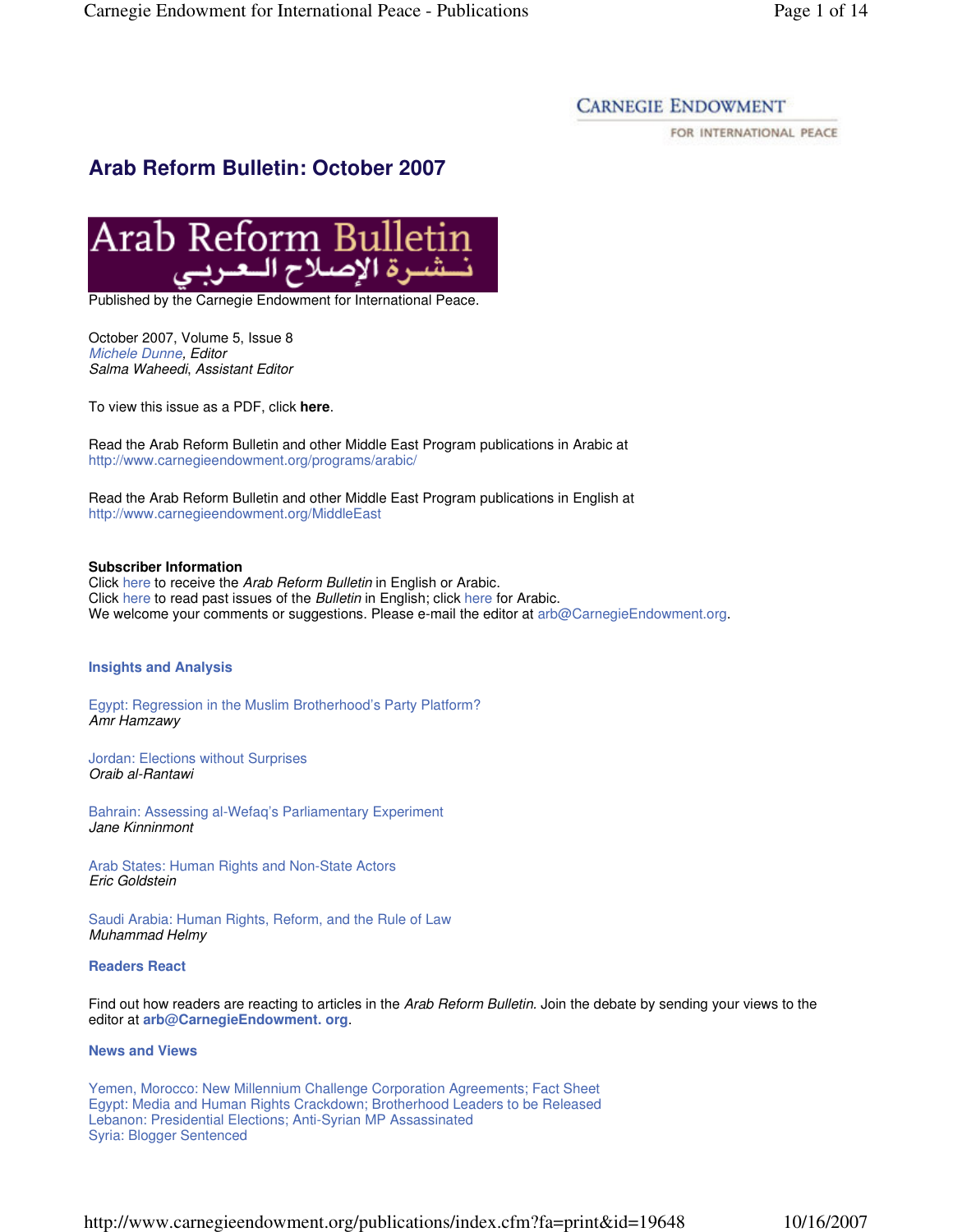Jordan: Ex-Legislator Sentenced; IAF to Contest Elections; Publication Restrictions Tunisia: Pressure on Newspaper; Activists' Hunger Strike Algeria: FIS Leader Arrested Morocco: New Cabinet; Journalist Sentenced to Jail Saudi Arabia: Succession Law; Judicial Reforms; Women Driving Campaign Oman: Run-up to Shura Elections United Arab Emirates: Jail Sentence for Journalists Abolished Kuwait: TV Producer Charged with Insulting Shi'a Bahrain: NDI Returns; Cabinet Change; Anti-Corruption Efforts

Upcoming Political Events Views From the Arab Media

## **Read On**

New publications on Iraq, political and security reform in Gulf states, Egypt, Syria, Lebanon, women's rights in Gaza, media freedom, the impact of U.S. policies, and more.

## **Subscriber Information**

#### **Insights and Analysis**

## **Egypt: Regression in the Muslim Brotherhood's Party Platform?**

#### **Amr Hamzawy**

The Muslim Brotherhood's draft party platform sends mixed signals about the movement's political views and positions. Although it has already been widely circulated, the document does not yet have final approval from the movement's guidance bureau.

The platform's detailed treatment of political, social, and economic issues marks a significant departure from previously less developed positions, articulated inter alia in a 2004 reform initiative and the 2005 electoral platform for Brotherhood parliamentary candidates. This shift addresses one of the most important criticisms of the Brotherhood, namely its championing of vague ideological and religious slogans and inability to come up with specific policy prescriptions.

The document raises troubling questions, however, regarding the identity of a future Brotherhood political party as well as the group's position on several political and social issues. Released in the context of an ongoing stand-off between the Egyptian regime and the Brotherhood, it reveals significant ambiguities and perhaps regression in the movement's thinking.

First, the drafters chose not to address the future relationship between the party and the movement. In doing so, they have deliberately ignored important ideas recently discussed within the movement, especially among members of the parliamentary bloc. Inspired by the experiences of Islamist parties in Morocco, Jordan, and Yemen, these members advocate a functional separation between a party and the movement, with the former focused mainly on political participation and the latter on religious activism. In addition to its superficial treatment of the nature of the party and its internal organization, the platform includes no clear statement on opening party membership to all Egyptians regardless of their religion, one of the requirements for establishing a political party according to the Egyptian constitution.

Second, the draft Brotherhood platform identifies implementation of sharia as one of the party's main goals. Although this is consistent with the group's interpretation of Article 2 of the Egyptian Constitution ("Islam is the religion of the state, and Islamic law is the main source of legislation"), it departs from the pragmatic spirit of various Brotherhood statements and initiatives since 2004 in which less emphasis was given to the sharia issue. The return to a focus on sharia in the platform has led to positions fundamentally at odds with the civil nature of the state and full citizenship rights regardless of religious affiliation.

The platform undermines the principle of a civil state by stipulating that senior religious scholars would have the right to veto legislation that does not conform to the principles of Islamic law. It calls for the establishment of a board of elected senior religious scholars, with whom the president and the legislature would have to consult before passing laws. In effect, this would put the legislature and the executive under the scrutiny of an extra-constitutional body. Setting aside impressionistic inferences regarding the Brotherhood's adoption of a theocratic state model, these provisions constitute a significant departure in the movement's thinking away from the more moderate positions articulated by its leadership in recent years. Over the past few years, the Brotherhood had consistently asserted that the Supreme Constitutional Court was the only body that can adjudicate the constitutionality of laws, and denied that a religious body could perform this task. The draft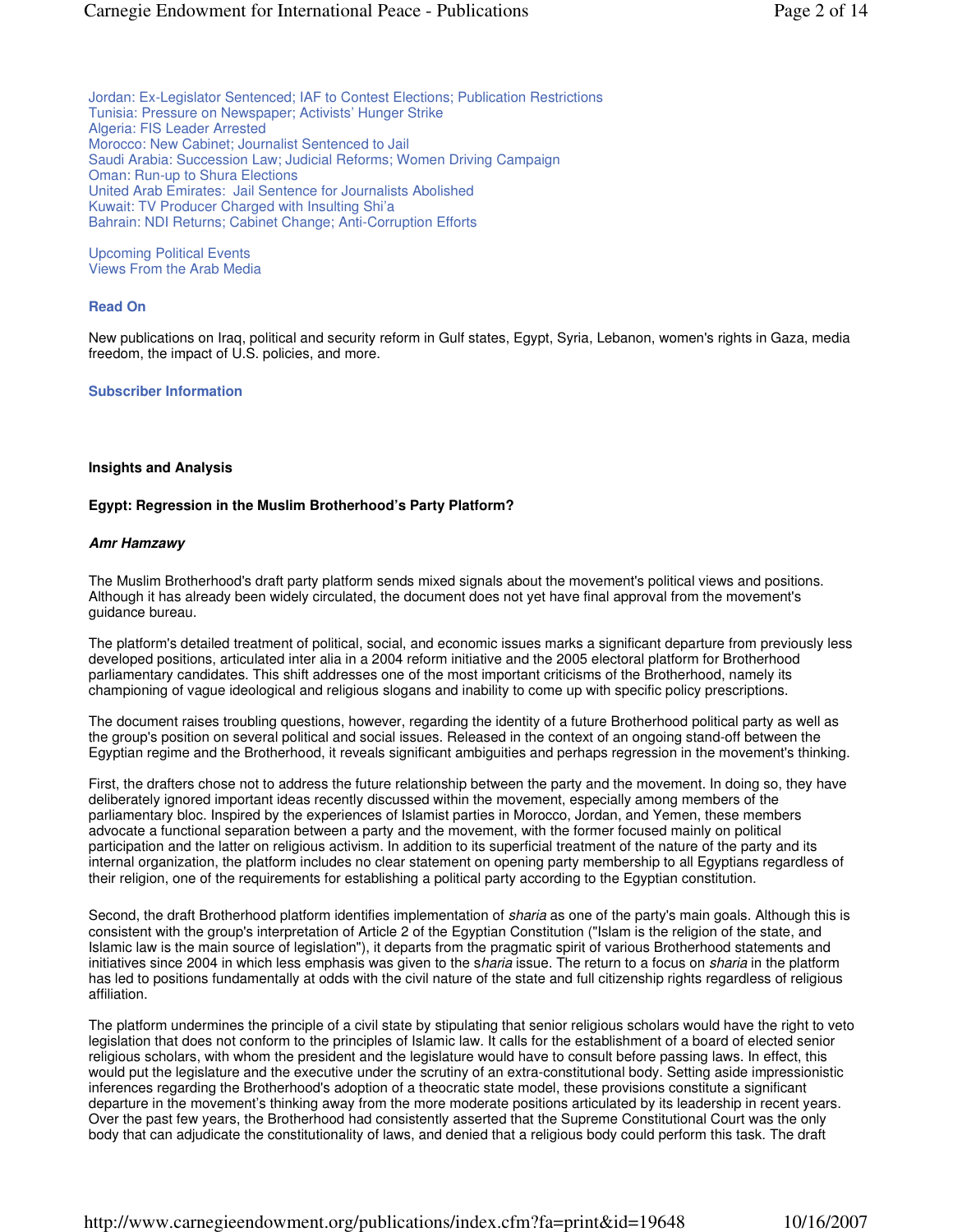platform also discriminates against Egypt's Copts by arguing—on religious grounds—that only Muslims are allowed to compete for the highest executive offices, the presidency and prime ministership. This constitutes a violation of basic principles of universal citizenship, which the Brotherhood's discourse had once seemed to accept.

Finally, the party platform's treatment of social and economic issues reveals a preference for a strongly interventionist state that would mitigate the effects of free trade. By contrast, the platform's provisions regarding political reform and democratic change focus on a more limited role for the state and a greater role for civil society and nongovernmental organizations. Calling for a state that systematically intervenes in social and economic spheres while at the same time advocating limiting its political role is contradictory.

Ambiguity and regression in the Brotherhood's party platform cannot be seen outside the current political context in Egypt. Since their strong showing in the parliamentary elections 2005, the Muslim Brothers have been once again facing a repressive state apparatus that places strict constraints on their political participation. In such an uncertain environment, it is highly unlikely that nonviolent religious opposition movements open up to fully embrace democratic norms and principles.

Amr Hamzawy is a senior associate at the Carnegie Endowment for International Peace. Dina Bishara translated this article from Arabic.

## Return to table of contents. Printer-friendly version.

## **Jordan: Elections without Surprises**

## **Oraib al-Rantawi**

On November 20, Jordanians will head to the polls to elect representatives to the Chamber of Deputies**.** Comprised of 110 seats spread over forty-five electoral districts, the parliament includes six seats reserved for women, nine for Christians, and three for the Circassian and Chechen minorities. Although opposition parties will participate, they are not expected to win more than 20 percent of the seats. This is largely due to Jordan's electoral law, which adopts the one person, one vote principle--voters cast one vote for one candidate, rather than for a party list, even when the electoral district is allocated more than one seat. Political parties, trade unions, professional syndicates, and civil society institutions in Jordan have long criticized the law, arguing that it stifles political development, fosters tribalism at the expense of modern civil society, and has led to a conservative, traditionalist-dominated Chamber of Deputies since 1993.

For over ten years, politically active Jordanians have been demanding a new electoral law. They have proposed a broad range of changes, including:

- A mixed electoral system, i.e., one person, two votes--the first for a candidate within the electoral district, and the second for a party list;
- Fairer distribution of seats among the electoral districts; the number of constituents per seat varies wildly, with some representing up to seven times as many constituents as others;
- An independent commission to supervise the electoral process in lieu of the Ministry of Interior, which is currently entrusted with this role;
- Electoral monitoring by international and local observers;
- Hearing of appeals to election result by the judicial branch, rather than parliament itself, which has not yet upheld a single appeal;
- Improved electoral procedures to ensure that multiple votes are prevented, dead voters are not counted, etc.;
- Stopping the movement of voter records from district to district and curbing vote buying.

Successive governments have vowed to issue a new electoral law, but then disappointed the Jordanian public by holding the next elections without passing any amendments. Even articles of the electoral law related to the quota of seats for women remain unchanged, despite the fact that they proved highly controversial in the last election, given how few seats were set aside for women and the fact that the quota denied female candidates in the major cities a shot at winning seats.

The thirty-four registered Jordanian political parties (in addition to three currently being established) have chosen to take part in the upcoming parliamentary elections. The political arena these days is seeing active coalition building, platform drafting, and campaign planning, as a result of the Islamic Action Front (IAF) opting to participate. This decision came after heated internal debates within the IAF and the Muslim Brotherhood (which founded the party), due to what the party's leaders describe as an organized government campaign targeting them with arrests, media campaigns, pressure on leaders and members, as well as curbing their social, economic, and educational institutions. The leaders also complained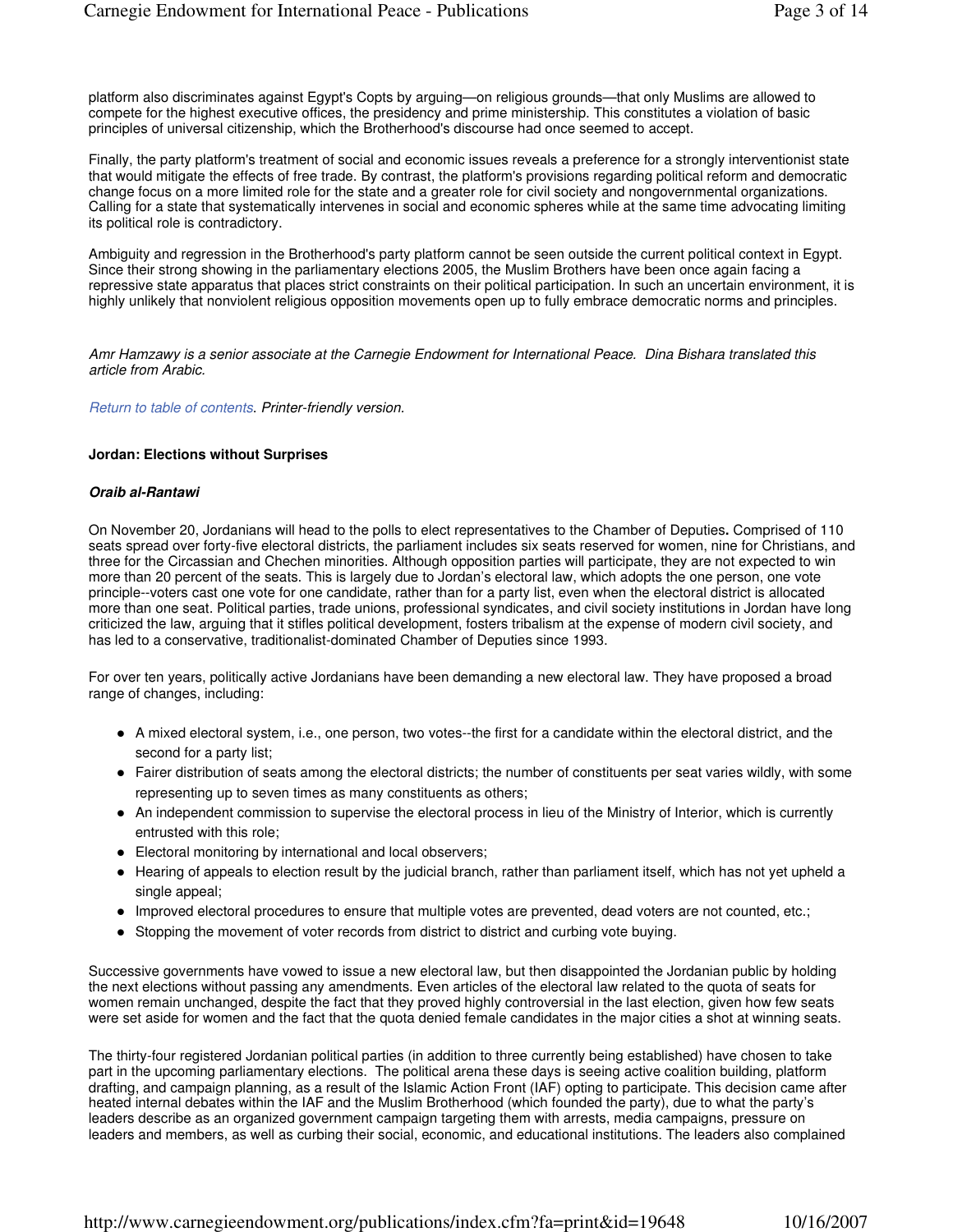of government intervention and election rigging in municipal elections in July 2007, which the IAF boycotted.

According to several sources, the Islamist movement's decision to take part resulted from the assurances exchanged between Prime Minister Marouf al-Bakhit and the leaders of the IAF's centrist faction, in a September 19 meeting at al-Bakhit's house. The prime minister reportedly promised to hold clean, transparent elections, while the movement's leaders reassured the government of their intent to take part in but not win the elections, and to keep extremists off their electoral lists. The results of the reported bargain are already observable; the IAF's list for the upcoming elections only has twentytwo candidates, fewer than in the previous elections, and includes no known hawks or members of what is known as the "Hamas line."

The Islamist trend is expected to win a number of seats similar to the 16 percent it holds in the current parliament, but certainly not to cross the 20 percent threshold. Meanwhile, most other opposition parties are not predicted to gain parliamentary representation, except for some of the centrist parties, which are in effect blocs--for example the National Constitutional Party and the Islamic Center Party in the last parliament--of deputies who won seats on their personal reputation or tribal connections, not as members of political parties. Thus it can be said that Jordan is likely to experience elections without surprises in November, leading one observer to predict that the elections will produce a carbon copy of the current parliament--even if some of the names and faces are new.

Oraib al-Rantawi is head of the Al-Quds Center for Political Studies in Amman. Paul Wulfsberg translated this article from Arabic.

Return to table of contents. Printer-friendly version.

#### **Bahrain: Assessing al-Wefaq's Parliamentary Experiment**

#### **Jane Kinninmont**

It is almost one year since al-Wefaq National Islamic Society, Bahrain's largest legal opposition group, ended its boycott of parliament and won seventeen of forty seats in November 2006 elections. Compared to the repressive era of the 1990s, it is a remarkable achievement--for the group and for King Hamad's program of gradual political liberalization--that al-Wefaq's leader Sheikh Ali Salman, a former political prisoner and longtime exile, is now the head of a recognized parliamentary opposition. As yet, however, al-Wefaq has few clear gains to show from political participation. Differences are reported to be arising within the group, which also faces criticism from al-Haqq, an opposition group that broke with al-Wefaq.

Al-Wefaq's MPs have little real legislative power within Bahrain's current parliamentary system, in which the limited powers of the forty elected MPs are largely counterbalanced by those of forty royally appointed MPs. Al-Wefaq, whose constituents mainly belong to the country's Shi'a majority, has no ministers in the cabinet, where Sunni ruling family members hold most of the key posts. Nevertheless, al-Wefaq can claim to have influenced government policy in several areas. The government is increasing investment in public-sector housing, a priority for al-Wefaq's constituents in a country where land and mortgage financing are scarce. The government is also trying to reduce unemployment, disproportionately high among the Shi'a. It will soon introduce the country's first ever unemployment benefits, which will be funded with an unpopular 1 percent levy on salaries--essentially Bahrain's first income tax. Pressure from al-Wefaq MPs also seems to have contributed to the recent dismissal of Health Minister Nada Haffad.

Although it is likely that al-Wefaq has contributed modestly to shifts in government policy, signs of dissatisfaction with its parliamentary experiment are increasing. Sheikh Salman hinted on October 8 that he is considering resigning, suggesting he might be more influential from the outside. The Bahraini press has since reported widespread disagreement within al-Wefaq about whether to finish out the current parliamentary term (ending in 2010) or to withdraw sooner in order to shore up al-Wefaq's credibility with the public. (The group denies these differences.)

At the same time, al-Wefaq faces relentless criticism from al-Haqq, a protest movement that disputes any gains from political participation. For example, when Sheikh Salman intervened with the government to procure the release of three non-Wefaq opposition leaders, including al-Haqq's leader Hassan Mushaima, in February 2006, al-Haqq dismissed the idea that Salman's mediation had been effective, ascribing the activists' release instead to riots and protests by Shi'i villagers on their behalf. In the end, it is quite possible that the government's moves have been motivated by a combination of al-Wefaq's polite pressure from inside parliament and the noisier demands of al-Haqq from without, with al-Haqq essentially playing the bad cop.

Among the challenges al-Wefaq faces is how to make the transition from an opposition movement to a parliamentary bloc, as shown in the income tax law episode. Al-Wefaq's MPs initially approved the law, badly misjudging the public mood.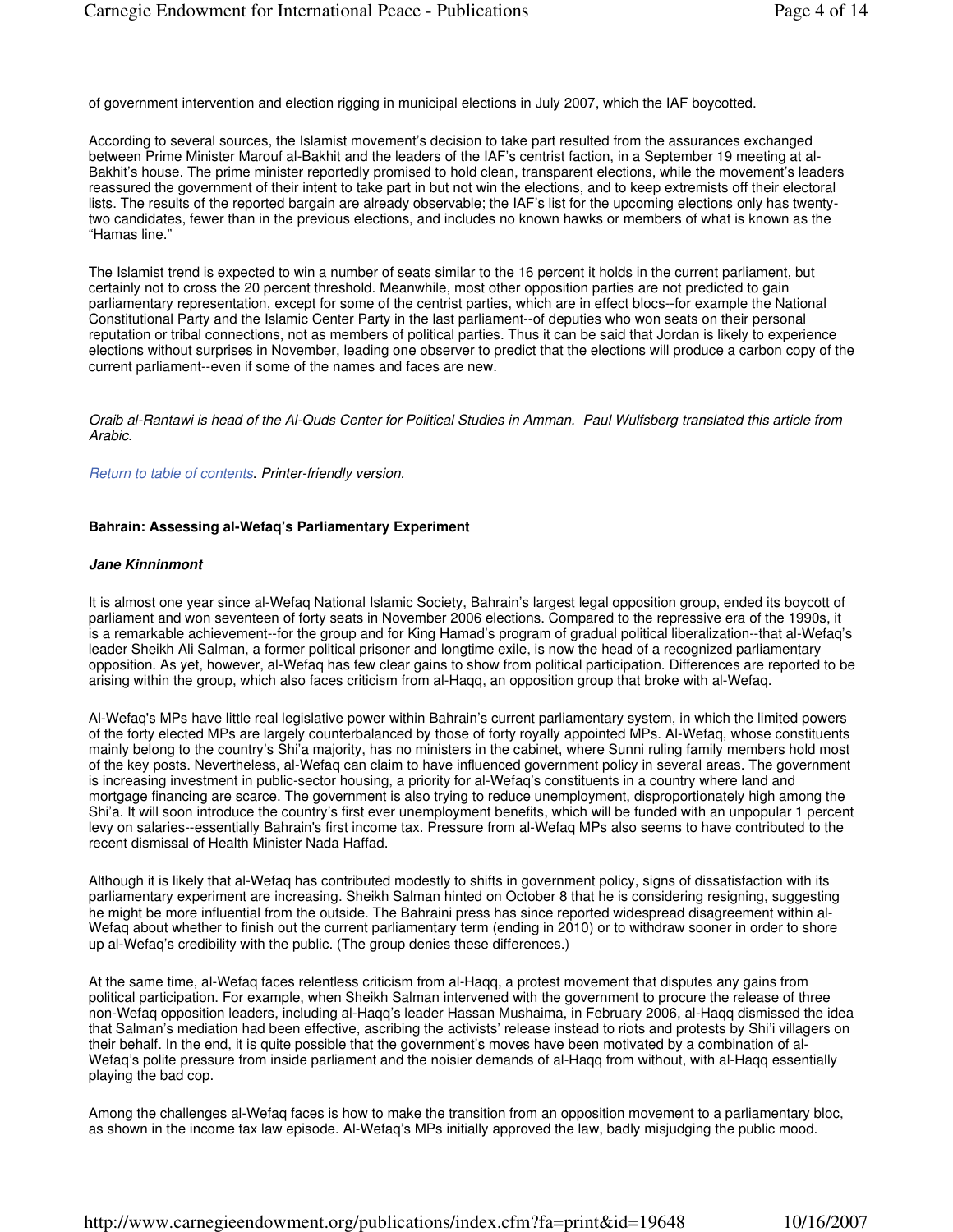Many al-Wefaq constituents were angered by the introduction of even a small income tax when the government budget is in surplus and prices for essentials are rising. Moreover, the country's leading Shi'i cleric, Sheikh Issa Qassim, declared the tax to be un-Islamic, arguing that wealth should be taxed rather than income. Al-Wefaq then belatedly tried to oppose the bill that it had already approved, with a predictable lack of success. The law went forward over al-Wefaq's objections, although the government did agree to a 15 percent rise in public sector salaries.

Meanwhile, al-Haqq and other activists press for government concessions through street protests and other forms of direct action. When a local landowner deployed fish traps that prevented Shi'i villagers from fishing the waters off Malkiya village in August, opposition activists removed them by force. Clashes with police ensued, but the King eventually ordered the traps to be removed. Access to the sea is an issue that resonates in the tiny island of Bahrain, where many beaches are privately owned, and supporters of direct action have publicized the Malkiya incident as a victory for their approach.

Al-Wefaq's participation in politics is still young, and it would be unfair to judge its success purely on legislative grounds. The group's entry into parliament is not just a means to opposition ends; it is also a signal of conciliation to the ruling establishment at a time when regional tensions are rekindling fears that the country's Shi'i opposition groups are a potential fifth column for Iran. Meanwhile, al-Wefaq will face the challenges of a ruling establishment that resists significant concessions to the Shi'a, internal arguments about how to proceed, and a rival opposition group that threatens to draw al-Wefaq's supporters away from electoral politics and into the streets to make their demands heard.

Jane Kinninmont is a Middle East editor and economist at the London-based Economist Intelligence Unit.

Return to table of contents. Printer-friendly version.

## **Arab States: Human Rights and Non-State Actors**

## **Eric Goldstein**

In August, a Hizballah-led effort prevented Human Rights Watch from holding a press conference in Beirut, where the organization was to release its report documenting how Hizballah violated the laws of war by firing rockets toward civilians in Israel during the 2006 conflict. Hizballah's television channel announced that protesters planned to prevent the conference, and a pro-Hizballah lawyer filed a suit to stop it. That was enough for the hotel to cancel the venue.

Never mind that Human Rights Watch had also documented and condemned Israeli violations, and had sought to meet with Hizballah prior to publicizing its findings. Hizballah's foreign affairs chief, Nawaf Moussawi, had told Human Rights Watch before the 2006 conflict, "It is not our cause, not in our interest as a resistance force, to kill Israeli civilians." But afterwards, Hizballah would brook no criticism of how it conducted its military operations.

The credibility of human rights organizations hinges on their confronting armed movements as well as governments. Human rights activism hits a nerve by exposing abusive conduct that a government wants to hide. But does traditional naming and shaming work with armed movements such as Hizballah or Hamas? Human rights organizations have been seeking new ways to hold such groups accountable and change their conduct, even if the grim daily headlines dispel any illusion of progress.

As parties to armed conflicts, insurgent groups are obliged to respect international humanitarian law. A fundamental duty is to spare civilians to the greatest extent possible, no matter how just the cause, who started the conflict, or how grievous the abuses by the other side.

One of Human Rights Watch's responses to armed groups has been to conduct a dialogue with Arab opinion-makers. Since 2005 we have talked with intellectuals, civil society actors, clerics, political party leaders and journalists in the Middle East. If they took the initiative to tell the public that nothing ever justifies attacks on civilians, these influential individuals could help stigmatize such attacks in the eyes of those who sympathize with the militants' grievances.

Two observations emerge from these often-difficult discussions, held in countries from Morocco to Saudi Arabia. First, Islamists and non-Islamists who questioned the absolute prohibition on targeting civilians based their positions on political grounds. Instead of invoking Islam, they spoke in terms of military occupation, neo-imperialism, or asymmetrical warfare.

Second, many Arab opinion-makers still observe an Israeli exceptionalism. They opposed attacks by militant groups on civilians in Algeria, Iraq, London, and New York--but not when the victims were Israeli. They have argued variously that Palestinians have the right to resist the better-armed occupier through any means necessary, that Palestinians have no other way to make Israel feel pain, that the international community does nothing to restrain Israeli oppression, and that Israeli civilians are not truly civilians.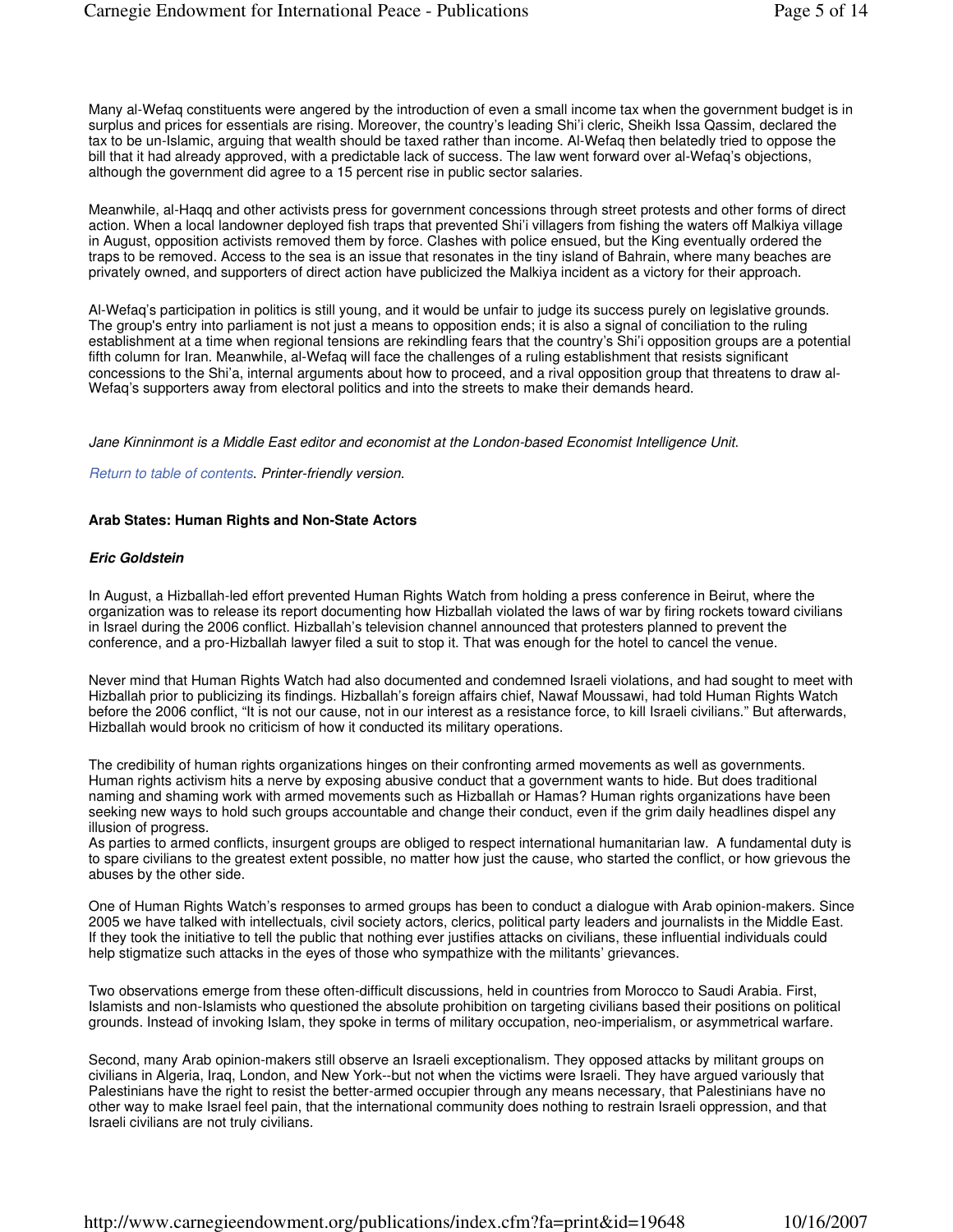Others said that while they opposed attacks on Israeli civilians, they could not espouse such a position publicly. An activist in Tunisia explained, "The state controls the media here and is eager to discredit us. If we criticize Palestinian suicide bombings, the media would tar us as Zionists and then deny us a venue to explain our position."

When suicide bombings multiplied during the second Intifada, Palestinians were the first Arabs to denounce them, though mainly on the grounds that they were counterproductive. More principled denunciations came later, such as the final communiqué of a conference of Arab civil society organizations in Rabat in December 2004, which condemned "targeting and terrorizing civilians on both sides." Still, few local groups have campaigned publicly in support of these principled positions.

Human Rights Watch has confronted abusive insurgent groups elsewhere in other ways. The Tamil Tigers finances its war against Sri Lanka in large part through donations from the Tamil Diaspora. Many Tamils living abroad fled because of government abuses and eagerly fund the Tigers. Human Rights Watch documented how pro-Tiger fundraisers extorted money from Tamil households and businesses in Canada and the UK and urged more aggressive law enforcement against their strong-arm practices.

Beyond the efforts of human rights organizations to publicize abuses and influence public opinion, there is the International Criminal Court, which has jurisdiction over war crimes and crimes against humanity when domestic jurisdictions cannot or will not prosecute. The human rights movement actively supported the ICC creation and provides documentation of crimes that fall within its purview. Notably, seven of the eight persons indicted thus far by the ICC are rebel fighters from African conflicts, all of them charged with attacks against civilians. Over the long term, the court's jurisprudence can help delegitimize insurgent violence against civilians.

There is no denying that Hizballah's heavy-handed effort to silence Human Rights Watch's criticism drew applause from many in Lebanon and beyond. Still, Hizballah's reaction showed concern about how its fighting methods are perceived, and therein lays a modest opportunity for leverage.

Eric Goldstein is research director of the Middle East and North Africa Division of Human Rights Watch.

Return to table of contents. Printer-friendly version.

#### **Saudi Arabia: Human Rights, Reform, and the Rule of Law**

#### **Muhammad Helmy**

Many Arab regimes share a questionable commitment to the principles of human rights, but the Saudi ruling establishment's commitment is even weaker than that of others in the region. To date, the Saudi government's reform initiatives have had a negligible impact on improving respect for human rights in the Kingdom. On the contrary, peaceful Saudi reform activists have faced increased police brutality in recent years and continue to be denied the right to counsel and to fair trials. In addition to serving extended prison terms, many have been barred from leaving the country. Most recently, on August 19, Saudi police re-arrested two of the country's most prominent reform activists, university professor and attorney Abdullah al-Hamid and his brother activist Issa al-Hamid. Five women were arrested at the same time for demonstrating in favor of an expedited trial for their relatives. The arrests were made under the pretext of a legally dubious ban on peaceful demonstrations.

Since 2004, Saudi security forces have arrested hundreds of reform activists, and barred twenty-two from traveling, among them Abdullah al-Hamid, professor Matrouk al-Faleh, poet Ali al-Domaini, and Ibrahim al-Makitib--head of "Human Rights First". Many activists, including Said bin Zuir and Abdullah al-Hamid, have also lost their jobs because of their political views. Critical journalists, such as Khalid al-Dakhil and Saad al-Suwan, have not escaped either and have sometimes been banned from writing in the Saudi press. These violations constitute a sort of collective punishment for advocates of reform in the kingdom. As such, they are evidence that the government's limited reform initiatives, such as local elections, will count for little as long as Saudi citizens are prevented from freely expressing their views and debating the future of their country.

In addition to releasing jailed reformers, the Saudi government should begin abiding by its own laws. It should implement the criminal procedure code introduced in 2002, which guarantees the protection of human rights. Article 2 prohibits torturing or physically or psychologically harming defendants, as well as treating them in a degrading manner. Article 102 prohibits interrogators from influencing defendants' testimonies. Article 162 guarantees the defendants' right to a fair trial and Article 4 gives them the right to counsel at both the investigation and trial stages. According to Article 182, trials must be public, and in the event that a case is reviewed privately, the court must announce its verdict publicly. Judges, police investigators, and other concerned agencies have yet to fully implement the code, in part due to the lack of executive regulations. The absence of such regulations has opened the door to personal interpretation and led to abuses and violations.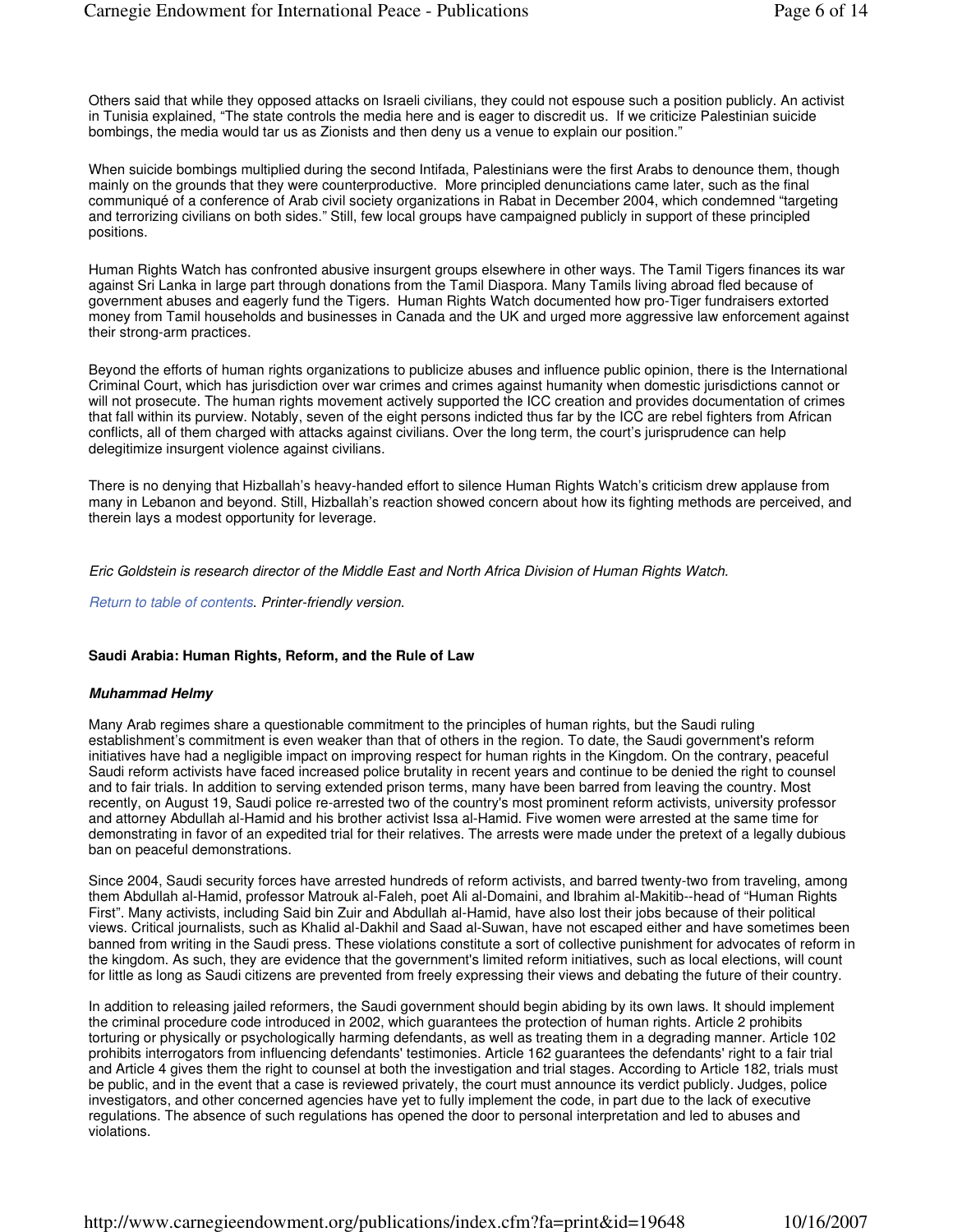There are also important provisions in the Saudi Basic Law that need implementation and monitoring. For example, defendants must be afforded the right to a speedy trial, and Article 114 of the Basic Law, which permits detention of suspects for up to six months, must not be interpreted freely. Interrogators must also be monitored to prevent abuse of their right under Article 69 to investigate suspects in the absence of a lawyer when they deem appropriate. Ensuring protection of the rights provided by the Basic Law necessitates establishing a Saudi supreme court with the authority to overrule laws that contradict the Basic Law. The recently-announced Supreme Court, established as per the King's judicial reforms, seems to lack this authority. Ordinary courts are ill-suited for such a task, lacking both the expertise and the needed clout.

Political reform initiatives in Saudi Arabia will be meaningful only if the ruling establishment begins to allow for dissent, free circulation of information, improve respect for human rights, and take serious steps towards holding accountable those involved in torture and mistreatment of civilians.

Muhammad Helmy is managing editor of Rawaq 'Arabi, a publication of the Cairo Institute for Human Rights Studies. Dina Bishara translated this article from Arabic.

Return to table of contents. Printer-friendly version.

## **Readers React**

It is extraordinary that Sarkis Naoum's **article** (September 2007) about the Lebanese presidential issue never once mentions political murder. The legal/constitutional dispute is a fake dispute because the opposition claims are transparently threadbare; the reality is a struggle for existence between the March 14 alignment and Syria and its allies, who have absolutist requirements. It is difficult to imagine a genuine truce when Saad Hariri and Walid Jumblat regard Hizballah as the friend and protector of murderers, and Hizballah regards becoming an "empowered minority" as meaning its own takeover of the country. At the time of writing, the most salient option is none of Naoum's five, all of which imply capitulation of the majority. On 24 November, in the absence of agreement, Prime Minister Siniora's cabinet will automatically assume presidential functions under article 62 of the Constitution; opposition assent or dissent is irrelevant. That is, unless bullying and the serial murder campaign finally succeed in cracking majority resolve or in destroying the government's two-thirds quorum. The avarice of individual Maronites to occupy the presidential seat is also of course a factor.

William Harris Professor, Department of Politics University of Otago, New Zealand

Muhammad Abu Rumman's **article** (July 2007) is an important, illuminating overview of fissures among Sunni insurgents in Iraq, especially following the declaration of the Islamic State of Iraq (ISI) and its strategic missteps. The ISI was ultimately an act of desperation by transnational Salafi-jihadists to present a rival nationalist narrative to more Iraq-centric groups. Aside from its dogmatic demands of allegiance, which Abu Rumman highlights, the ISI's assassination of nationalist insurgent leaders such as Harith Zahir al-Dari of the 1920 Revolution Brigades provoked a significant internal backlash. Yet the real impact of the ISI may be felt outside Iraq, in its effect on global Salafi-jihadist deliberations about the advisability of establishing a proto-caliphate before the ejection of foreign occupiers and without any viable governing institutions, as well as larger debates related to ideological purity, political participation and nationalist legitimacy. These divisions certainly define the Iraqi insurgent landscape, but also transcend it, reverberating in conflict zones as diverse as Afghanistan, Somalia, and Algeria.

#### Frederic M. Wehrey International Policy Analyst The RAND Corporation, Santa Monica, CA

Send your views on what you have read in the Arab Reform Bulletin to the editor at arb@carnegieendowment.org.

Return to table of contents.

#### **News and Views**

**Yemen, Morocco: New Millennium Challenge Corporation Agreements; Fact Sheet**

http://www.carnegieendowment.org/publications/index.cfm?fa=print&id=19648 10/16/2007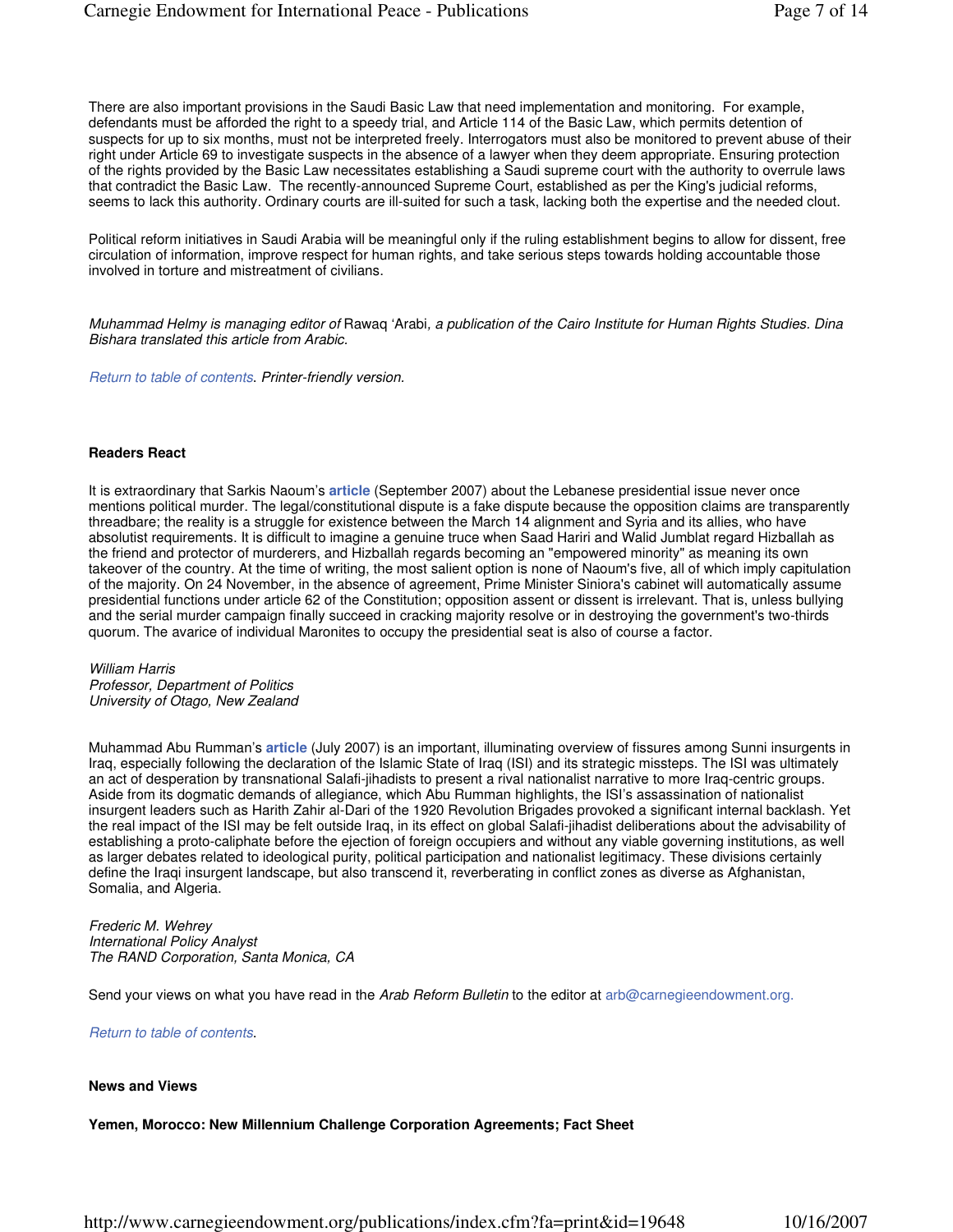In September 2007, the Millennium Challenge Corporation (MCC) approved a two-year \$20.6 million threshold program with Yemen to fight corruption, increase judicial capacity, improve elections, and strengthen the investment climate. After suspending Yemen from eligibility for threshold assistance in November 2005 due to a decline in eight categories (including corruption control, regulatory quality, trade policy, and fiscal policy) MCC reinstated Yemen as eligible for threshold assistance in February 2007, citing a series of reforms. Broad improvements in governance would be necessary for Yemen to become eligible for a full MCC compact.

The MCC also signed a compact agreement valued at \$698 million--representing a six-fold increase in annual U.S. assistance--with Morocco in August. The planned projects will target productivity and employment in agriculture, fisheries, and tourism, and the financial sector, as well as promoting entrepreneurship among young people.

Click **here** for a fact sheet on the MCC and Arab countries compiled by the Carnegie Endowment for International Peace.

## **Egypt: Media and Human Rights Crackdown; Brotherhood Leaders to be Released**

On October 7, twenty-two Egyptian newspapers staged a one-day strike to protest the recent crackdown on independent journalists. The latest case came on September 24, as al-Wafd opposition newspaper editor Anwar al-Hawari, deputy editor Mahmoud Ghalab, and political editor Amir Salim were convicted under Article 102 of the penal code for publishing news that "disturbs public security," after the newspaper published the minutes of a closed session of the Shura Council's Legislation Committee. The three editors were sentenced to two years in prison and ordered to pay 2201 Egyptian pounds (US \$397) each in fines and damages. They filed an appeal and are free on 5,000 Egyptian pounds (US \$895) bail each. Click **here** for details. On September 13, four independent newspaper editors received similar sentences for criticizing President Mubarak and Gamal Mubarak.

In a related development, the trial of Ibrahim Eissa, editor of the Egyptian daily al-Dustur has been postponed to October 24, 2007. Eissa was charged on September 5 with publishing false rumors that President Husni Mubarak was seriously ill. On October 1, the court announced that eight additional related charges have been filed against Eissa, seven of which have been filed by lawyers affiliated with the ruling National Democratic Party. Click **here** for more information.

The Cairo Governor's Office shut down the Association for Human Rights Legal Aid, which reports on human rights violations and provides legal assistance to victims, and took control of its assets on September 18. The governor had issued a decree September 4 that ordered the closure of the organization, citing article 17 of the Law on Associations (84/2002), which bans nongovernmental organizations from receiving foreign funding without prior government permission. The organization has appealed the decree before the Administrative Court, and a hearing was set for October 21. Click **here** for details. The White House expressed "deep concern" at the closure and the crackdown on journalists; click **here** for the statement.

The Cairo Criminal Court ordered on October 4 the release of Muslim Brotherhood political department chief Isam al-Aryan and nine other Brotherhood members. The men were detained on August 27 in an escalating Egyptian crackdown on political dissent. A date for their release has not yet been set. On October 3, the State Security Court ordered the release of senior members Mohyi Hamid, Mahmoud Ghozlan, and Mustafa al-Ghonaimi within fifteen days.

Two Egyptian activists for Shi'i rights were detained and questioned on September 29, after they criticized torture in Egyptian prisons. The Public Prosecutor charged Muhammad al-Dereini and Ahmed Sobh under Article 98(f) of the penal code with "promoting extreme Shi`i beliefs with the intent of creating contempt for the Islamic religion," and under Article 102 with "spreading false rumors" to "undermine trust in security agencies." Conviction on these charges can result in up to five years in prison. Click **here** for more information.

Authorities detained eight trade unionists at a giant textile factory north of Cairo on September 24 on accusations of "unlawful gathering" and "destruction of public property."Thousands of workers at the government-owned Misr Spinning and Weaving Company went on strike September 23 to protest unpaid profit shares and low wages. The strike ended September 29 after management agreed to give higher bonuses and improve working conditions. Since 2006, local media have documented over 200 instances of labor unrest, primarily demanding wage increases, in Egypt.

#### **Lebanon: Presidential Elections; Anti-Syrian MP Assassinated**

Parliament adjourned a session to elect a new president until October 23, after members of the Hizballah-led opposition bloc boycotted and the required two-thirds quorum was not reached. The opposition wants to prevent the Western-backed majority from electing an anti-Syrian head of state. President Emile Lahoud is due to step down no later than November 23, by which time the parliament must choose a successor who, by political consensus, must be a Maronite Christian. Leading presidential candidates include Nasib Lahoud, Boutrous Harb, Robert Ghanim, Jean Obeid, and Michel Aoun.

MP Antoine Ghanim, a member of the Maronite Phalange Party, was assassinated September 19 in a car bomb attack in the mainly Christian Sin al-Fil District in East Beirut. MP Ghanem belonged to the March 14 coalition led by Prime Minister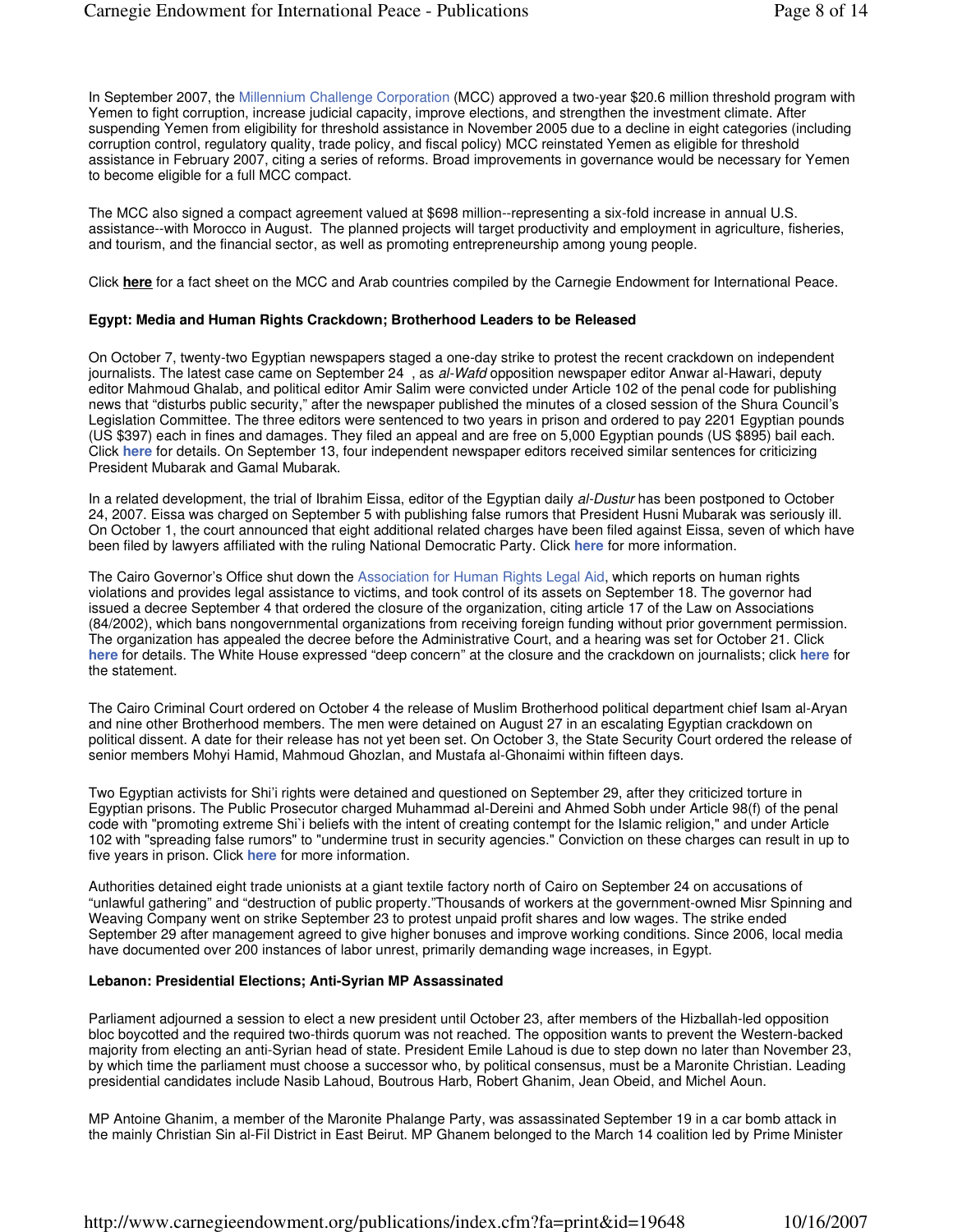Fouad Siniora, which now has a dwindling majority of 67 in the 128-seat parliament. Since the February 2005 murder of former Prime Minister Rafik al-Hariri, six March 14 MPs have been assassinated.

## **Syria: Blogger Sentenced**

On September 23, the Supreme State Security Court convicted online writer Ali Zine al-Abidine Mejan of "writings unauthorized by the government that harm ties with a foreign state" and sentenced him to two years in prison for posting online commentaries criticizing Saudi Arabia. Syrian authorities have held two men in incommunicado detention since June 2007 for expressing online views that are critical of the Syrian government. Click **here** for more information.

## **Jordan: Ex-Legislator Sentenced; IAF to Contest Elections; Publication Restrictions**

A state security court sentenced on October 9 former parliamentarian Ahmad Oweidi al-Abbadi to two years in prison for "attacking the state's prestige and reputation." Al-Abbadi, a member of parliament 1989-1993 and 1997-2001 and head of the Jordan National Movement (a party not recognized by the government) was arrested on May 3 after posting an open letter to U.S. senator Harry Reid on his party's **website** that accused Interior Minister Eid al-Fayez and other government members of corruption. Click **here** for more information.

Jordan's principal opposition party, the Islamic Action Front, issued a statement on September 25 announcing that it will participate in parliamentary elections scheduled for November 20 "in view of the difficult national and regional situation and to spare our youth from pessimism and depression." The Front had threatened to boycott elections, alleging that the current electoral law favors tribal constituencies over the Islamist-strongholds of Palestinian-populated cities.

The Jordanian Press and Publications Department announced on September 25 that regulations of the Press and Publications Law will be extended to websites and online publications. The department stated that it will not attempt to censor content, but will monitor it and prosecute if needed. Journalists and civil rights activists protested the measure as "damaging to freedom of expression." The press law provides for fines of up to 28,000 Jordanian Dinars (approx. US \$40,000) for defamation, libel, and insult to religious beliefs, or publishing material that fuels sectarianism or racism.

## **Tunisia: Pressure on Newspaper; Activists' Hunger Strike**

A Tunisian court on October 1 ordered the eviction of the opposition weekly al-Mawkif from its offices. Editor-in-chief Rachid Khechana called the eviction a punishment for publishing a joint statement with the Progressive Democratic Party (PDP) calling for political reform on July 25, 2007. Al-Mawkif Director Nejib Chebbi and Secretary General of the PDP Mia al-Gariby have been on a hunger strike since September 20 to protest the government's use of the judicial system to intimidate reformists. Lotfi Hajji, the local correspondent for al-Jazeera, was physically abused by plain-clothed police four times between September 20 and 27 as he tried to report on the hunger strike. Click **here** for more information.

#### **Algeria: FIS Leader Arrested**

Algerian police arrested Abdel Qader Bourkhamkham, a founding leader of the banned Islamic Salvation Front (FIS), on October 3 at Jijel airport as he was boarding a plane to the capital. Authorities did not announce a reason for the arrest, but observers attribute it to a September 22 online statement in which Bourkhamkham denied Islamist involvement in armed activities, attributed the violence to pro-government forces, and called al-Qaeda operations in the Maghreb countries a myth. Boukhamkham was previously sentenced to five years in prison in 1991, of which he served three together with other FIS leaders.

#### **Morocco: New Cabinet; Journalist Sentenced to Jail**

Morocco announced on October 15 its new thirty-three member government, led by Prime Minister Abbas al-Fassi. Al-Fassi, previously Minister of State without portfolio, is leader of the nationalist Istiqlal (Independence) party, which won a plurality in September 7 elections for the lower house of parliament. The most significant cabinet changes include new Finance Minister Salaheddine Mezouar and Foreign Minister Taieb Fassi Fihri. Minister of Interior Chekib Binmoussa and Minister of Islamic Affairs Ahmed Toufiq will continue in their positions, considered key to national security. The new cabinet includes seven women, up from two in the previous government, and is formed of a coalition of Istiqlal, the Socialist Union of Popular Forces, the National Rally of Independents, and the Party of Progress and Socialism, plus independents. Al-Fassi did not invite the Islamist Party of Justice and Development, which won the second highest number of seats in the elections, to join the government. Click **here** for the cabinet line-up in Arabic.

A Casablanca court of appeals sentenced al-Watan al-An journalist Mustafa Hurmatallah to seven months in prison September 18 for publishing a leaked internal security memo. Hurmatallah had appealed an earlier sentence of eight months on the same charge. Click **here** for more information.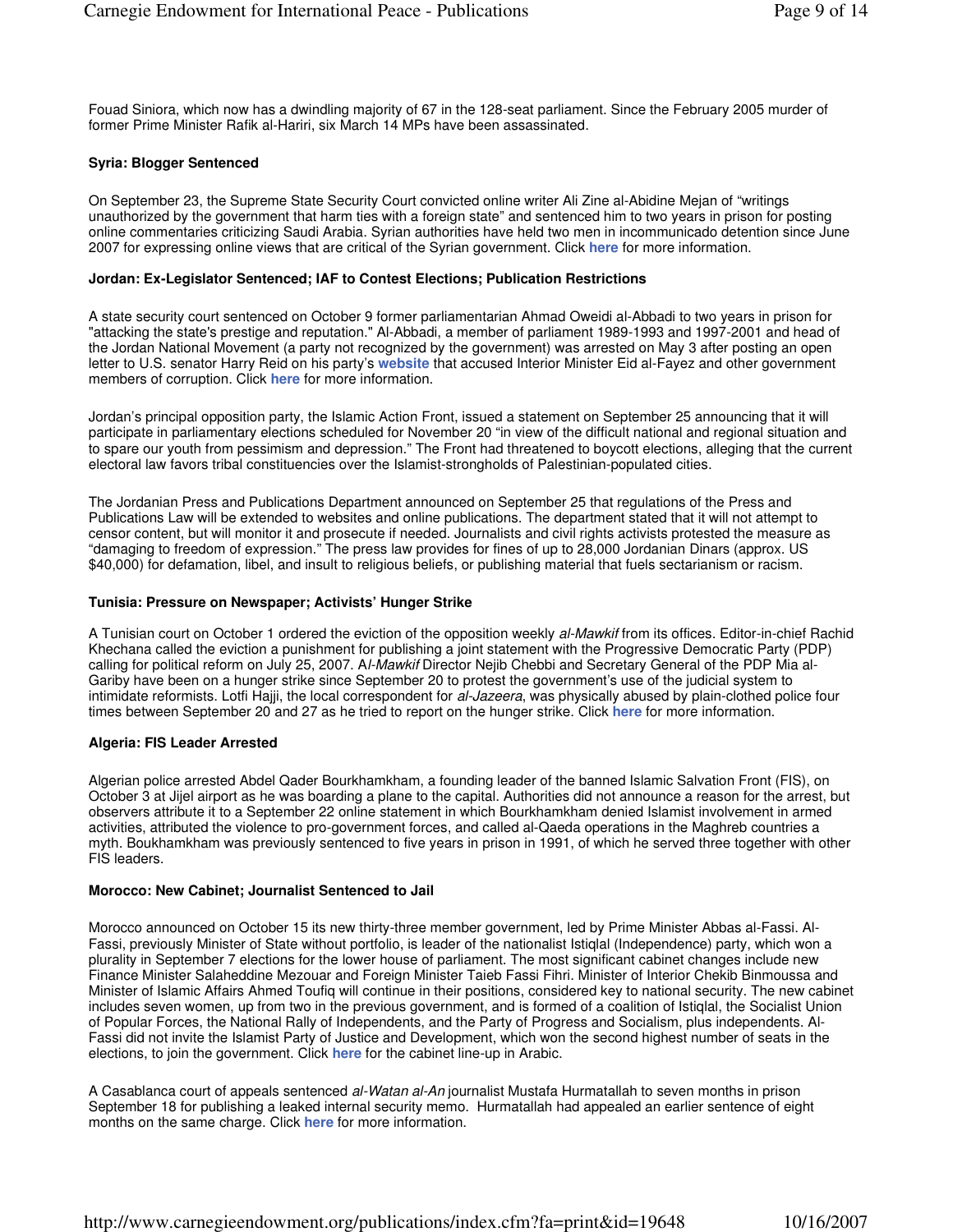## **Saudi Arabia: Succession Law; Judicial Reforms; Women Driving Campaign**

Saudi King Abdullah issued a royal decree outlining regulations to implement the October 2006 succession law aimed at ensuring a smooth transition of power. The succession law created a committee, to be comprised of sons and grandsons of Abdul Aziz al-Saud, the Kingdom's founder, to select crown princes, thus future kings. The new rules will not apply to succession after King Abdullah, who has already chosen Prince Sultan al-Saud to follow him. Succession in the past has been decided by a small group of powerful royals; the new procedures aim to broaden the process.

The Saudi King announced on October 3 a comprehensive overhaul of the Kingdom's legal system. The King issued a number of new laws regulating the judiciary and the Board of Grievances and allocated seven billion Saudi riyals (approx. \$2 billion) for the planned reforms. The new rules, which emphasize the independence of judges, set up a supreme court whose main functions will be to oversee the implementation *sharia* as well as laws issued by the king, commercial courts, labor courts, personal status courts, and a fund for training judges. The Board of Grievances will continue to handle administrative disputes involving government departments. Currently, justice in Saudi Arabia is administered by a system of religious courts, and judges have wide discretion to issue rulings according to their own interpretation of Islamic sharia. Click **here** for more information.

Over 1,100 Saudi activists, men and women, petitioned Saudi King Abdullah on September 23 to lift a ban on driving for women. The petition, submitted on Saudi Arabia's National Day, is the brainchild of four activists (Fawzia al-Ayouni, Wajiha al-Huwaider, Ibtihal Mubarak, and Haifa Usra) who established the Committee for Women's Rights to Drive. This petition marks the second major effort by women to break the ban on driving. In November 1990, a group of forty-seven women defied the ban in Riyadh, only to be rounded up by police. The following year, a fatwa was issued by then-mufti Sheikh Abdul Aziz Bin Baz prohibiting women from driving. Click **here** to view the petition in Arabic.

Lawyer Isam Basrawi, one of nine advocates of an Islam-based constitutional monarchy, was released from prison on September 22 after being held without trial for more than seven months. His release came after a September 13 petition to King Abdullah signed by 135 activists calling for the nine detainees (who include lawyers, university professors, and businessmen) to be freed or tried publicly. The interior ministry attributed their arrest to alleged involvement in terror funding. Click **here** for more information.

#### **Oman: Run-up to Shura Elections**

Elections for Oman's Shura Council will be held on October 27, with 717 candidates (including 20 women) running in 61 districts. Districts with more than 30,000 inhabitants will elect two members; smaller ones will choose one member each. All nationals aged 21 and above are qualified to vote and stand as candidates. A total of 338,683 voters has registered for this year's ballot, an increase of 50 per cent compared to the last election in 2003.

#### **United Arab Emirates: Jail Sentence for Journalists Abolished**

UAE prime minister Sheikh Muhammad bin Rashid al-Maktum decreed on September 25 that journalists can no longer be imprisoned for reasons relating to their work, setting a first for the decriminalization of media offenses in the region. A longtime demand of journalists, the decision came two days after a Dubai court sentenced two journalists to two months in prison for libel against a woman involved in a domestic dispute. Click **here** for more information.

#### **Kuwait: TV Producer Charged with Insulting Shi'a**

The Kuwaiti Public Prosecutor charged on October 1 Nayef al-Rashid, producer of a controversial television series, with insulting Shi'i beliefs and practices and producing a program for the Saudi-owned satellite channel MBC without prior approval by the Kuwaiti Ministry of Information. The TV series had already been banned.

#### **Bahrain: NDI Returns; Cabinet Change; Anti-Corruption Efforts**

Bahrain's Crown Prince, Sheikh Salman bin Hamad al-Khalifa, announced on September 22 a campaign to combat corruption and bring corrupt high officials to justice. A wide-ranging investigation into the country's major governmentowned companies resulted in the criminal prosecution of a number of high executives in Bahrain's Aluminum Company (ALBA) and Gulf Air.

The Bahrain government announced on September 25 that the National Democratic Institute (NDI) will resume its work in Bahrain under the supervision of Bahrain's governmental Institute for Political Development (BIPD) with a series of training programs for parliamentarians. NDI's operations in Bahrain were suspended and its representative was ordered out of Bahrain in May 2006, several months before parliamentary elections.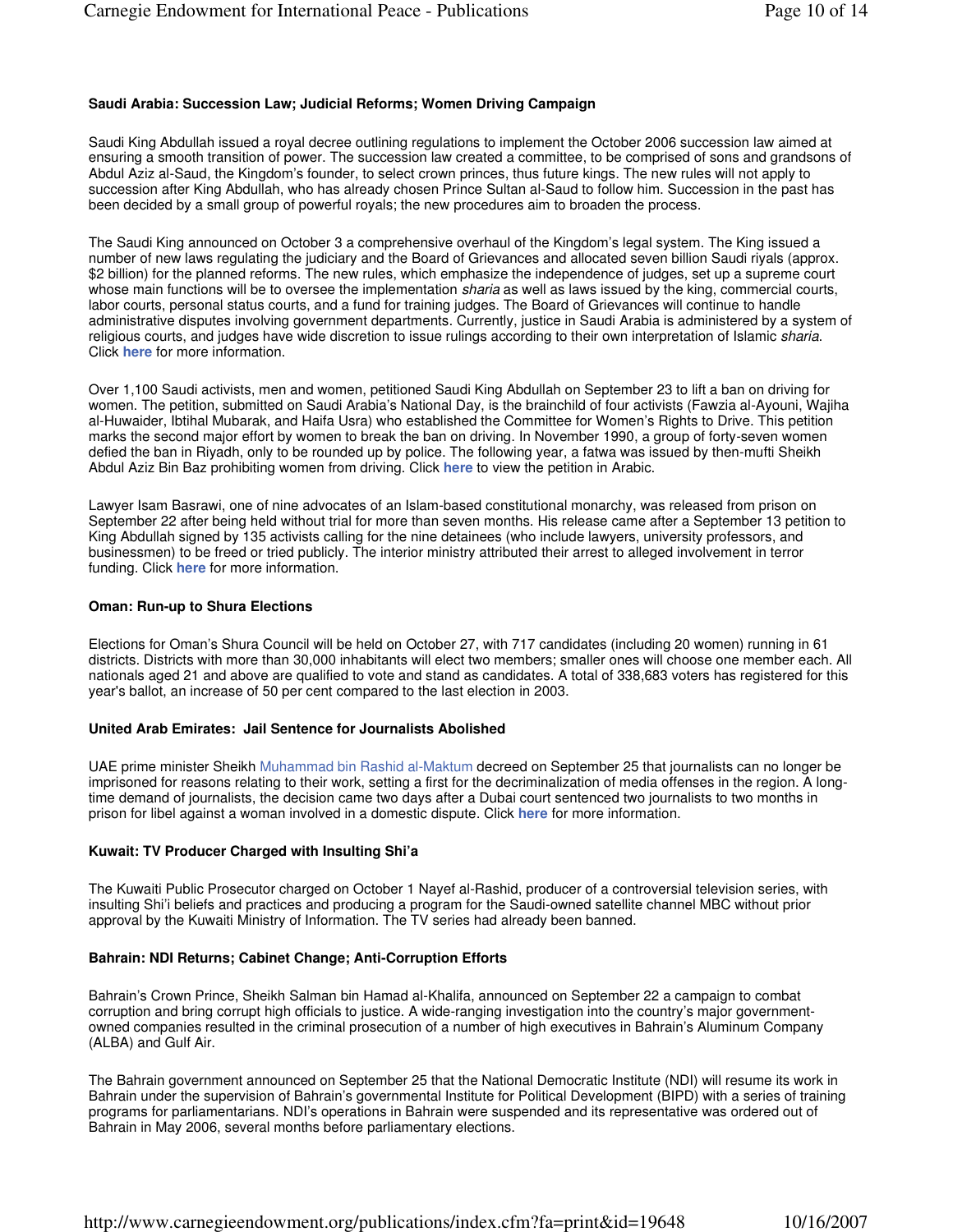Two ministers left office in September under pressure from parliament. Minister of Health Nada Haffad was removed from office September 25 following a parliamentary probe into deteriorating health services and alleged mismanagement. Haffad, Bahrain's first female minister, had announced that she would resign if the parliament continued to abuse its investigatory powers for political gains. Information minister Muhammad Abdul Ghaffar was also removed from office on September 25; he was facing a parliamentary investigation for allowing an allegedly provocative dance performance at a cultural festival. He was also facing criticism from the business community for measures banning alcohol and entertainment in hotels.

The opposition al-Wefaq parliamentary bloc submitted on September 19 draft amendments to the controversial Public Gatherings Law. The current law stipulates that permission of the Ministry of Interior is to be obtained three days before a public gathering and that rallies may not take place within 500 meters of a school or a health center. The Law provides for a jail sentence of up to six months for violations. Al-Wefaq's amendments seek to reduce the notice period to 24 hours, remove geographical restrictions, and reduce the jail sentence to one month.

Eleven Bahraini human rights organizations, opposition groups, and representatives from the International Center for Transitional Justice met in a conference September 24-27 to discuss a proposed Truth and Reconciliation Committee to address government human rights violations from the 1970s to the 1990s. The Committee's launch date was set for December 10, 2007, the anniversary of the Universal Declaration of Human Rights.

## Return to table of contents.

## **Upcoming Political Events**

- Lebanon: Parliamentary session to elect president, October 23, 2007
- Oman: Shura Council Elections, October 27, 2007
- Egypt: National Democratic Party Conference: November 3-6, 2007
- Jordan: Legislative Elections, November 20, 2007
- Middle East International Meeting, Annapolis MD, November 2007 (tentative)
- Algeria: Municipal Elections, November 29, 2007

## **Views from the Arab Media**

- The "sense of Congress" resolution supporting a federal solution for Iraq recently approved by the U.S. Senate is a misguided step that will only lead to greater divisions and conflict, argues Jordanian writer Muhammad Barhouma in an October 11 **article** in al-Ghad. According to him, the resolution calls for a strictly sectarian division of the country, but Iraqis should instead strive to reach a consensus-based federal democratic solution that will allow for administrative autonomy within a unified Iraq.
- In an October 2 **article** in al-Sharq al-Awsat, Saudi writer Tariq al-Humayad hails the recent fatwa by Saudi Arabia's grand mufti prohibiting Saudi youth from traveling abroad under the pretext of jihad as a long-awaited positive development. The fatwa have a far-reaching impact on both Saudi youth and their parents he believes, and he hopes that it will take away a card that some politicized sheikhs have been exploiting.
- In a September 27 **article** in al-Hayat, Arab-Israeli activist Azmi Bishara writes that the recent push for peace is aimed only at polishing Israeli Prime Minister Olmert's image following his defeat in the 2006 Israeli war against Lebanon. According to Bishara, the Arab regimes are doing their utmost to portray Olmert as a peace partner and to burnish his image without guaranteeing anything in return, not even a pledge to implement the Arab peace initiative.
- The September 25 **episode** of al-Jazeera's "al-Ittijaah al-Mu'akis" (the Opposite Direction) debated the current standoff between the West and Iran. Iranian affairs expert Muhammad al-Hussaini viewed Western threats to Iran as "Nazi" attempts to weaken and dominate the Muslim world. On the other hand, U.S-based Syrian political analyst Walid Faris supported Western efforts to contain the Iranian regime, accusing it of supporting terrorism, destabilizing the region, and exploiting the issue of Palestine to gain Arab sympathy.
- Several articles discuss the political crisis in Lebanon: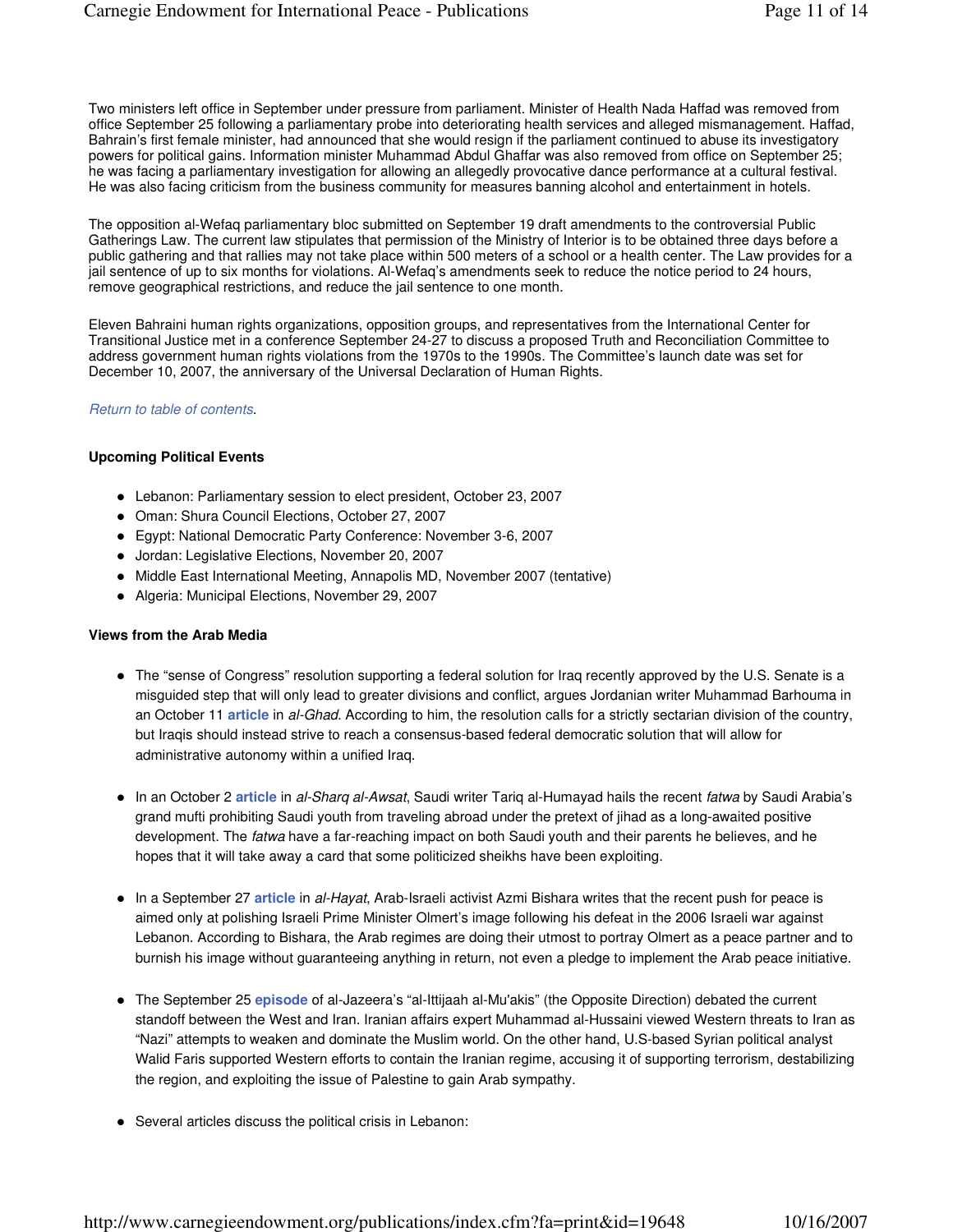- **Nille the Lebanese opposition and MP Saad al-Hariri are serious in their efforts to resolve the** political crisis, the March 14 alliance and their regional backers are constrained by fear of U.S. reactions to a compromise, writes Ibrahim al-Amine in an October 1 **article** in al-Akhbar. The March 14 alliance is attempting to divide the opposition by tempting General Michel Aoun with the presidency in exchange for giving up his alliance with Hizballah.
- It will be very difficult for the Lebanese to elect a compromise president, as any future president will inevitably be in conflict with either the U.S.-Israeli camp or the Iran-Syria camp, or both, argues Lebanese columnist Hussam Ittani in his September 26 **article** in al-Safir.
- In a September 20 **article** in al-Nahar, Lebanese politician and writer Ghassan Tueni criticizes Syria for continuing to sabotage Lebanese progress towards establishing a true state by assassinating Lebanese politicians. He calls on the United Nations and the international community to try to work to protect the remaining Lebanese politicians from a similar fate and to help Lebanon elect a new president.

## Return to table of contents.

## **Read On**

Recent publications on **Iraq** include:

- U.S. attempts to create an Iraqi military are facing difficulties similar to those of the British mandate in 1921, and are producing the same Iraqi public reactions, contends Ibrahim al-Marashi in "**Disbanding and Rebuilding the Iraqi Army: the Historical Perspective**" (Middle East Review of International Affairs, Vol. 11, No. 3, September 2007).
- In "Iraq and Vietnam: Some Unsettling Parallels," Ted Galen Carpenter concludes that the conflict in Iraq resembles a Hobbesian struggle of all against all that will continue to bewilder U.S. military commanders (Mediterranean Quarterly, Vol. 18, No. 3, Summer 2007, 21-30).
- In al-Ihtilal al-amriki lil-Iraq: al-mash'had al-akheer (The U.S. Invasion of Iraq: the Final Act), a number of Arab and American scholars examine the U.S.-lead invasion of Iraq and its consequences (Beirut, Center for Arab Unity Studies, August 2007). Click **here** for a table of contents in Arabic.

Recent publications on the **Gulf States** include:

- Top-down liberalizing reforms in Gulf States are setting the stage for wider enfranchisement of civil society, argue Anoushiravan Ehteshami and Steven Wright in "**Political Change in the Arab Oil Monarchies: From Liberalization to Enfranchisement**" (International Affairs, Vol. 83, No. 5,September 2007).
- In **Ramifications of the Second and Third Gulf Wars on the Security of the Gulf States: A Comparative Study**, Ashraf al-Eissawi concludes that the Third Gulf War, the invasion of Iraq, and U.S. attempts to restructure the region have increased the danger of terrorism and extremism (Dubai, Gulf Research Center, October 2007). Click **here** for an Arabic summary.
- The September issue of Araa' (Opinions), published by the Gulf Research Center, includes analysis of civil society in the Gulf States, oil and economic reforms, and challenges to U.S. foreign policy in the region. Click **here** for a table of contents and selected articles in Arabic.

Several new publications discuss **reform-related developments in specific Arab countries:**

 The U.S. State Department's **International Religious Freedom Report 2007** documents numerous violations of religious freedom in Arab countries and declares **Saudi Arabia** and **Sudan** "Countries of Particular Concern."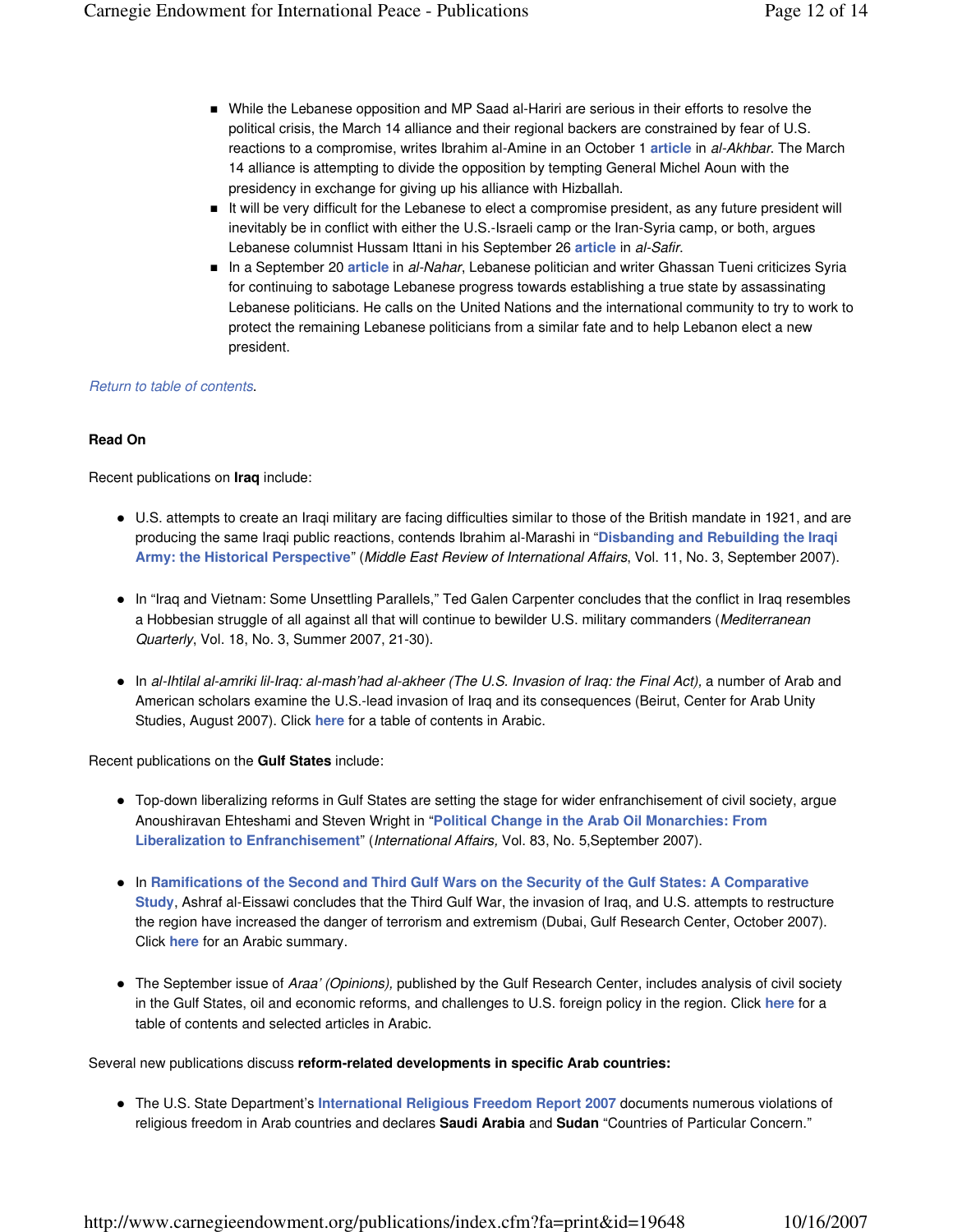- The September 2007 issue of the **Election Observer Bulletin**, published by Arab Election Watch, includes analysis of past and upcoming elections and electoral laws in **Syria, Jordan, Algeria, and Egypt**. Click **here** for Arabic.
- The World Bank's **Doing Business 2007** places **Egypt** at the top of the world's business reformers list, for greatly improving its business regulations and competitiveness. Saudi Arabia ranks second in the region.
- Despite the existence of a separate family status law, the informal application of sharia in courts presents difficulties for Copts in **Egypt**, according to Adel Guindy in "**Family Status Issues Among Egyptian Copts: A Brief Overview**" (Middle East Review of International Affairs, Vol. 11, No. 3, September 2007).
- Hizballah's regional role is likely to expand with the growing strength of Tehran and the fading of **Syria's** influence over Lebanon, concludes Robert Rabil in "Has Hezbollah's Rise Come at Syria's Expense?" (Middle East Quarterly, Vol. 14, No. 4, Fall 2007, 43-51).
- The summer 2007 issue of al-Ghaida' (Woman) published by the Women's Affairs Center in Gaza monitors the women's rights situation in **Gaza**, emphasizing the recent increase in honor killings that go unpunished. Click **here** for Arabic.

Two new publications address **media freedom**:

- In "**Media in the Arab World between Liberalization and Reproducing State Domination: a Study of Audio-Visual Broadcasting in Egypt, Jordan, and Morocco**," Essam Edin Hassan, Muhammad Quotaishat, and Abdel Karim Abdullaoui contend that governments continue to upgrade mechanisms to restrict freedom of expression (Cairo Institute for Human Rights Studies, September 24, 2007). Click **here** for Arabic.
- As Morocco moves slowly from authoritarianism to managed democracy, continuous government interventions stifle freedom of the press and weaken civil society, contends A.E. Souaiaia in "**Politics of Appearance: Religion, Law, and the Press in Morocco**" (Muslim Journal of Human Rights, Vol. 4, No. 2, September 2007).

Other publications discuss **region-wide developments and U.S. policy**:

- In "**Upgrading Authoritarianism in the Arab World**," Steven Heydemann argues that Arab autocratic regimes have adapted to external pressures for reform by formulating new mechanisms of political and economic control that blunt the impact of Western democracy promotion programs (Brookings Institute Analysis Paper No. 13, October 2007).
- In "A Quarter-Century of Promoting Democracy**,"** Thomas Carothers, Jean Bethke Elshtain, Larry Diamond, Anwar Ibrahim, and Zainab Hawa Bangura contend that the past twenty-five years have seen great advances in democracy promotion, but new challenges are emerging (Journal of Democracy, Vol. 18, No. 4, October 2007). Click **here** for table of contents.
- In "**Pushback or Progress? Arab Regimes Respond to Democracy's Challenge**," Barry Rubin argues that Arab regimes are using a variety of tools to neutralize the democratization challenge, with potentially profound consequences on future Arab governance. (Washington Institute for Near East Policy, Policy Focus No. 75, September 2007).
- According to Azmi Bishara in Fi al-mas'ala al-'arabiya: muqaddima li-bayan dimoqrati 'arabi (On the Arab issue: a Prelude for an Arab Democratic Declaration), obstacles to democratization in the Arab world can be overcome only through a cooperative pan-Arab democratization project driven by Arab activists (Beirut: Center for Arab Unity Studies, September 2007). Click **here** for a table of contents in Arabic.
- The October 2007 issue of al-Mustagbal al-'arabi (Arab Future), published by the Center for Arab Unity Studies, includes analysis of political and economic development in Iraq and a special report on expatriate labor in Gulf